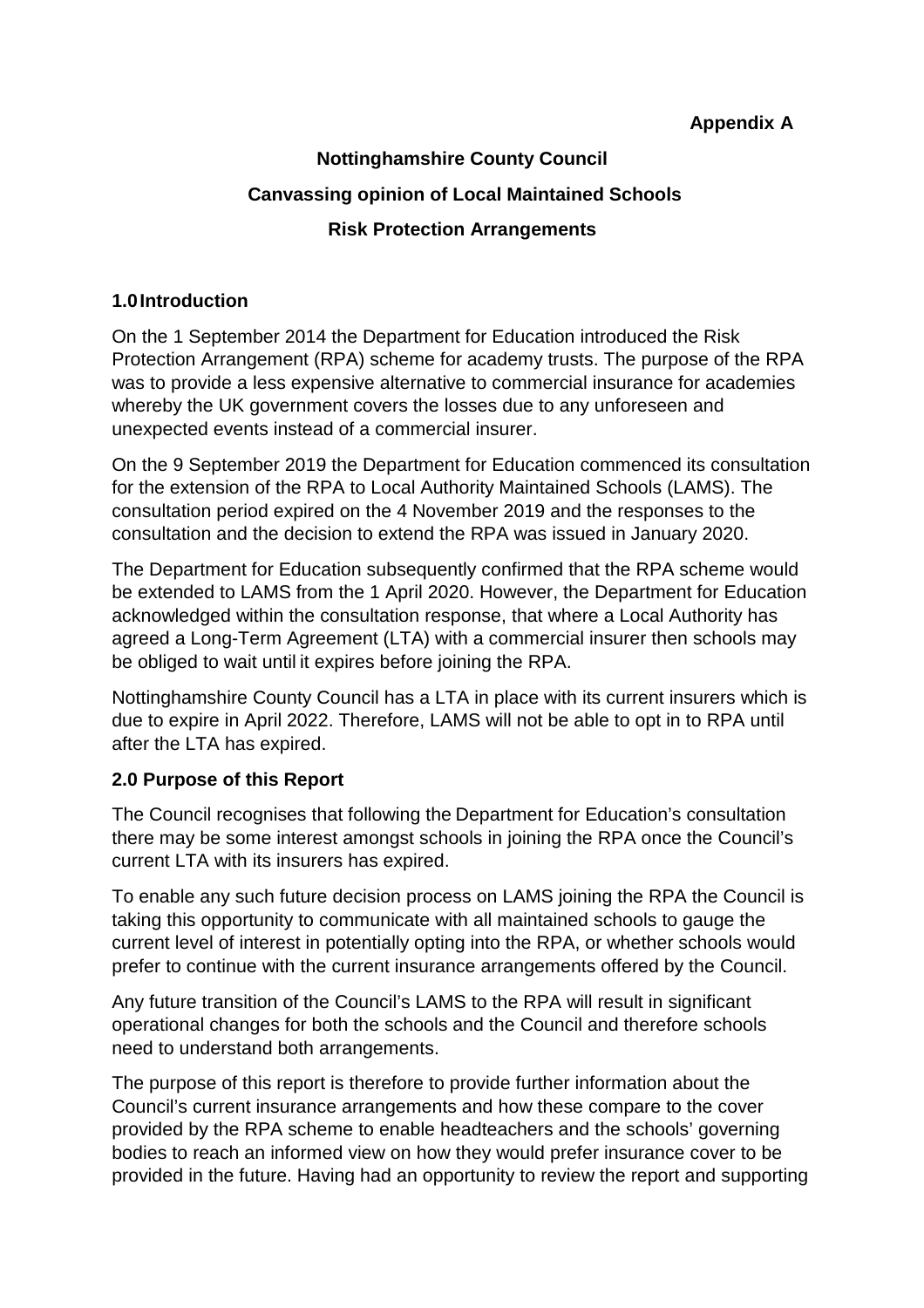documents, headteachers will then be asked to indicate their school's preference for how cover is to be provided post April 2022, either through the existing Council's insurance arrangements or by joining the RPA.

# **3.0 Cover**

# **3.1 Discretionary Mutual**

The RPA is not an insurance scheme and is instead a mechanism through which the cost of risks is covered by government funds. It is a discretionary mutual which means it is not contractually obliged to pay out on claims and therefore any settlement will be at the discretion of the RPA.

# **3.2 Commercial Insurance Contract**

The Council's insurance arrangements are placed through a commercial insurance contract which means if the policy conditions are met the Council will have contractual certainty that the claim will be paid by the insurer.

The insurance policies are purchased in accordance with the Council's procurement procedure rules through a formal and competitive tender process. The Council's main aim when procuring a commercial insurance policy is to obtain the broadest cover at the most economically advantageous terms available, whilst ensuring the policies are placed with leading insurance providers who have the experience and ability to work in partnership with the Council to react effectively to losses when they arise.

The Council's insurance arrangements are continuously reviewed to ensure consideration is given to any emerging risks and changes in legislation that may arise in between tenders and annual renewals. Schools can therefore be assured that the insurance arrangements in place through the Council are a highly responsive, effective and quality product that will respond and adapt to the requirements of the school over time.

# **3.3 Comparison of Cover**

The RPA covers most risks that would usually be included in a standard schools' insurance arrangements, however there are some elements of cover that are not offered such as Motor Insurance.

Appendix 1.0 provides a comparison of the summaries of covers offered by both the RPA and the Council. For a more comprehensive comparison please refer to the RPA Membership Rules for LAMS and NCC Platinum Insurance Policy Wording documents accompanying this report.

## **3.4 Motor Insurance**

The RPA does not provide motor insurance. This means that should LAMS move to the RPA, any schools with a motor risk will have to seek and arrange their own motor insurance. The Council will no longer provide motor insurance to schools upon transfer to the RPA.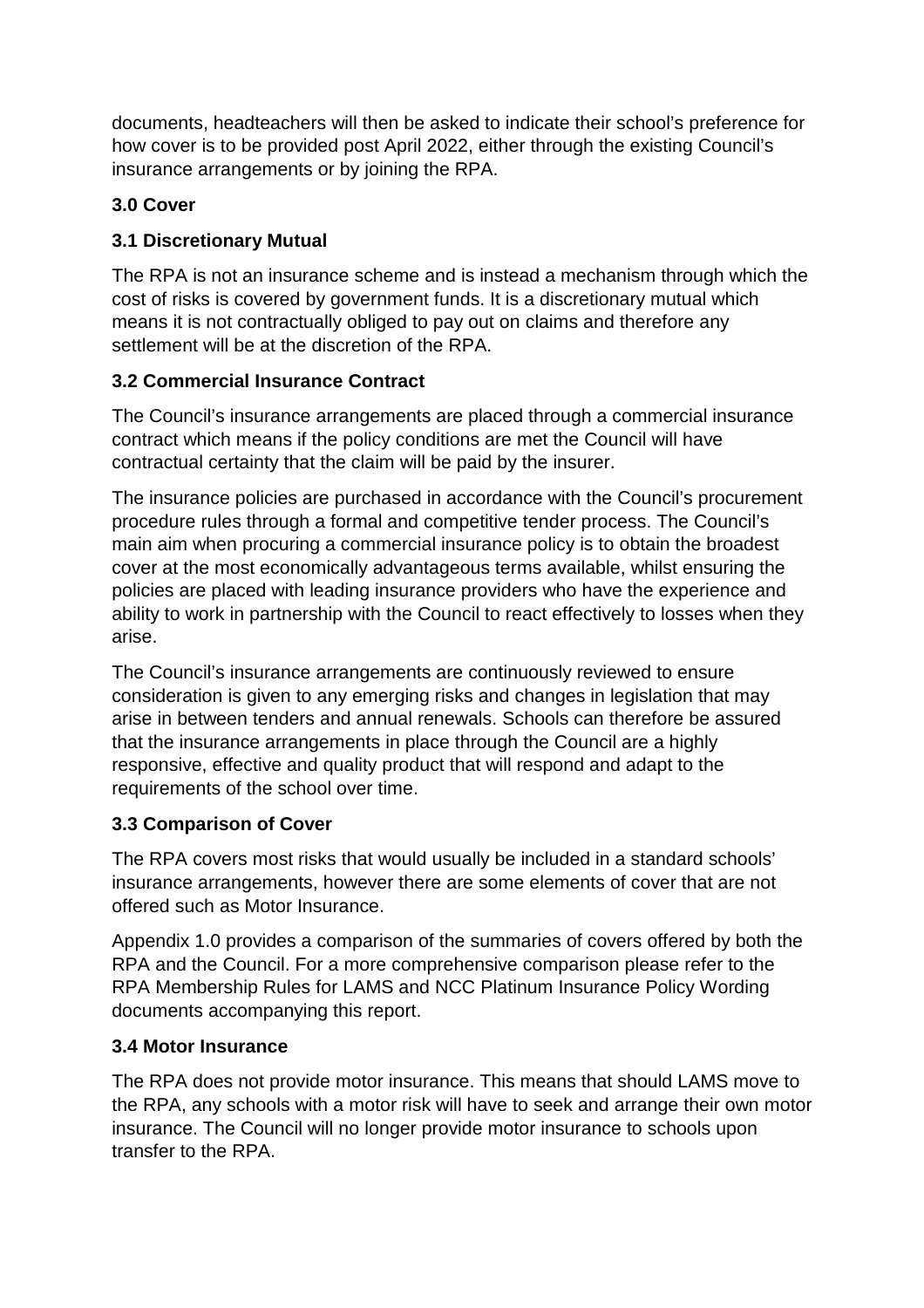Further information about the Council's motor insurance and details of the excesses applying to this policy are detailed in Appendix 2.0. This policy is optional under the Council's arrangements and is made available to schools for a fee of £750 per vehicle irrespective of the type of school vehicle being driven, by whom and for what purpose. It should be noted that the above rate per vehicle has been maintained by the Council since 2016/17.

# **3.5 Temporary and Additional Covers**

Presently if schools require additional or temporary insurance cover, they can contact the Risk and Insurance team for guidance, firstly to ascertain whether the Council's current provision will extend to cover the risk or whether the risk needs to be transferred to a commercial insurer. Should it be determined additional cover is required then the Risk and Insurance team will approach its insurers and brokers to negotiate cover on the school's behalf.

Should schools opt in to the RPA any enquiries about additional cover and assistance in buying insurance will have to be directed to the Crescent Purchasing Consortium (CPC). Under the terms of the RPA Schools will be free to choose a different provider should they wish to; however, it should be noted that the Risk and Insurance team would not be an alternative to this and that such support will cease when LAMS opt in to the RPA.

# **3.6 Policy Terms - Advice and Support**

Should LAMS opt in to the RPA any insurance or policy related enquiries relating to the cover provided under the scheme will have to be referred to the RPA. The Risk and Insurance team will not provide advice, guidance and support on any RPA related matters.

The Risk and Insurance team will however continue to provide advice, guidance and support on any insurance or policy matters that relate to the period of cover the schools had within the Council's arrangements.

Should schools choose to remain within the Council's insurance arrangements then the schools will be able to approach the Risk and Insurance team for advice, guidance and support on any insurance or policy matters as they arise.

## **4.0 Claims Handling**

## **4.1 Topmark Claims Management Ltd**

The RPA claims are handled on behalf of the Department for Education by a thirdparty contractor, currently Topmark Claims Management Ltd. Schools opting in to the RPA will be expected to liaise directly with the RPA's designated claims handler for any claim relating to their cover with the RPA. The Risk and Insurance team will not provide advice or support on any claim relating to or being dealt with by the RPA.

## **4.2 Local Authority Losses**

Where a Council owns the premises and employs staff at a RPA member school, the member school will be required to use the funds paid out by the RPA to recompense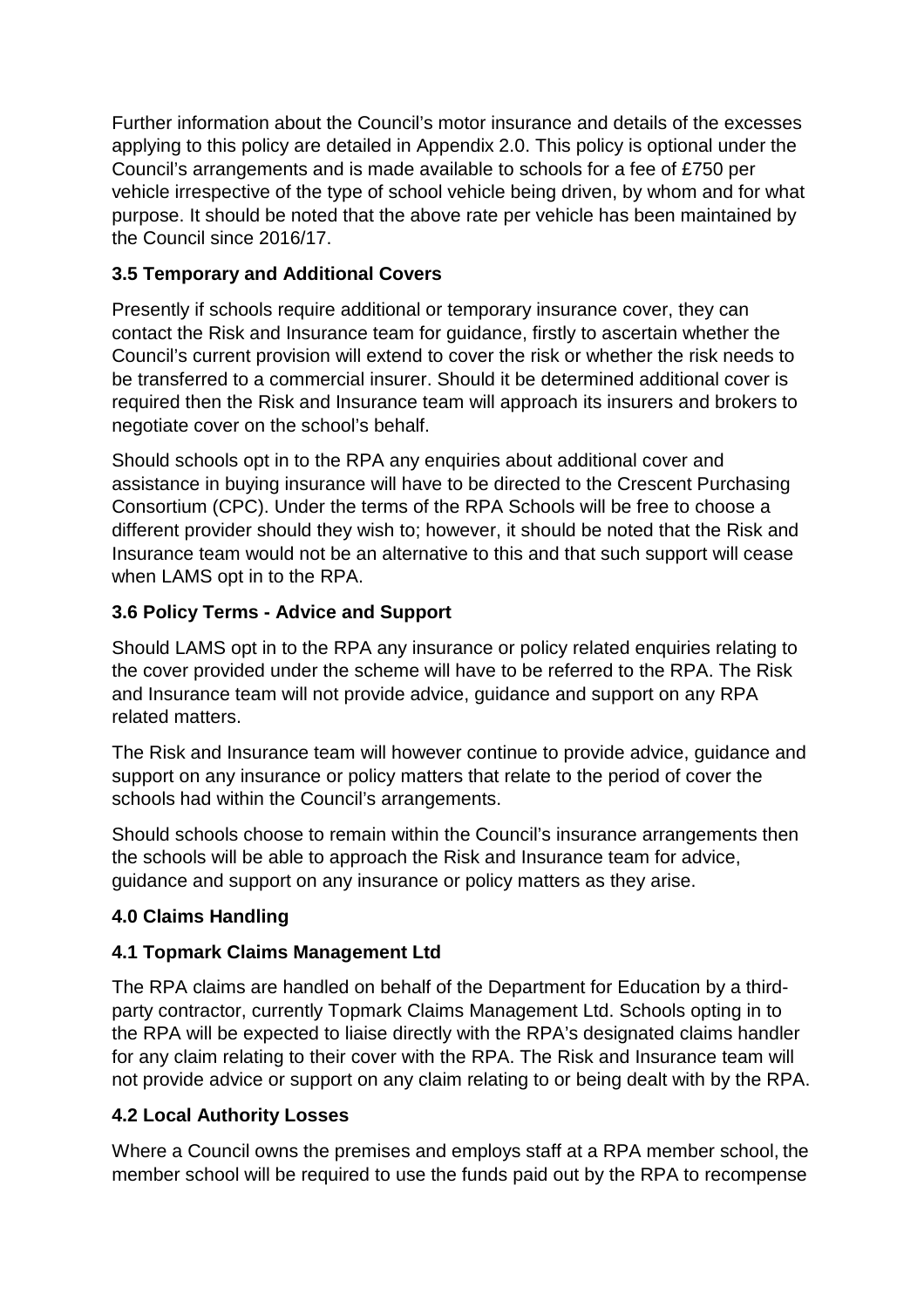the Council for any losses the Council has suffered as a result of the operations of the school.

# **4.3 NCC In-House Claims Handling Team**

Claims made under the Council's insurance arrangements are handled by an established in-house team of experienced claims handlers who operate within the Risk and Insurance section of the Council. The claim will be allocated to a dedicated officer who will handle the claim until it is finalised. The handler will work closely with the school providing guidance on the claims process throughout, and where schools have limited budgets, they will be able to support the school by making advanced claim payments.

The Risk and Insurance team's handlers have over the years gained an exceptional knowledge of the county's schools, their locations and the wider operations and procedures of the Council. As the team is based locally within Nottingham, they have a unique insight in to the localised risks and challenges facing Nottinghamshire schools. It also enables the team to provide on-site support to schools, for example to investigate a claim or where a loss adjuster has been appointed, the handler will be able to meet the adjuster on site to discuss and agree any action required to ensure the claim is progressed efficiently. Some of the Risk and Insurance team's specialist partners are also based within the Nottinghamshire area which means they too have a similar local knowledge that can be applied to the handling of the Council's claims.

Should LAMS move to the RPA the Risk and Insurance team will continue to handle, support and guide schools in relation to any claims relating to the period of cover provided by the Council i.e. up to the date the LAMS officially transfer to the RPA. However, the team will not provide advice or guidance on any incidents or claims relating to the period of cover provided by the RPA as schools will be required to direct such enquiries directly to the RPA's nominated contractor.

## **5.0 Risk Management**

### **5.1 Support and Advice**

The RPA offers risk management support and advice upon request provided by Willis Towers Watson, an advisory, broking and solutions company.

Risk management, support and advice through the Council's insurance arrangements is provided by the Risk and Insurance team and is supported by the Council's specialist partners such as our brokers, insurers and our external legal partners.

Through our insurers alone the Council has access to a dedicated Risk and Insurance Consultant who has access to their expert underwriters, claims specialists, and strategic and operational risk specialists. Being able to access such specialism enables the Risk and Insurance team to keep abreast of and understand emerging risks to provide schools with risk improvement advice and solutions.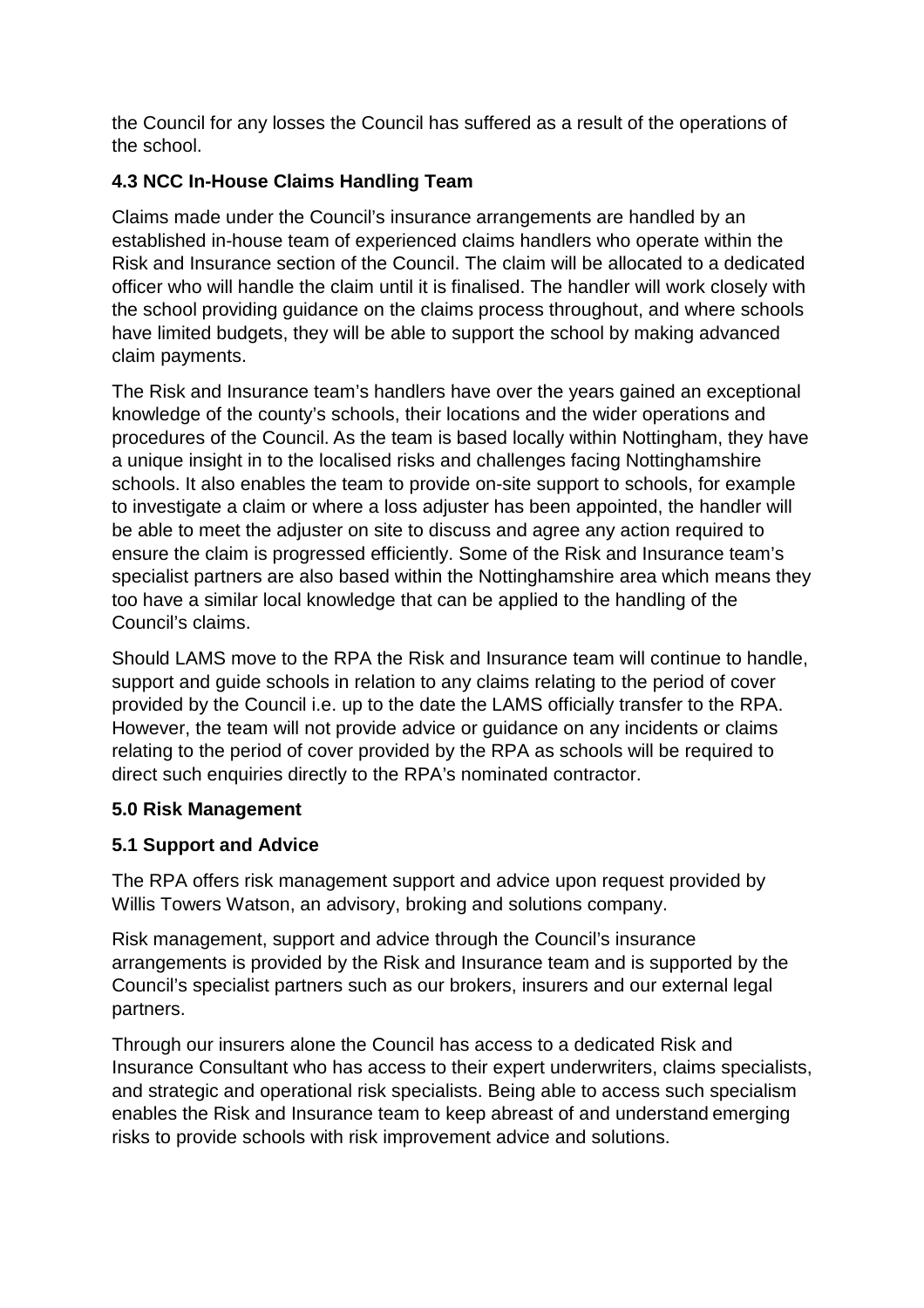The Risk and Insurance team will provide risk management support to schools by telephone, email and in addition as the team is based locally in Nottingham the team are also able to provide onsite support to help address any risk management concerns or enquiries schools may have. During the Covid – 19 pandemic when officers have been unable to conduct site visits the team have where possible offered virtual online meetings.

## **5.2 Proactive Risk Management and Additional Benefits**

The Council and its insurer will not only provide support and advice upon request but will also proactively work with schools to identify and highlight areas of risk through claims analysis, risk audits and additional benefits.

For example, the Council's current insurer undertakes periodic risk audits of property assets owned by the Council (including schools) to evaluate how property risks are managed at these sites. Any potential failings or general improvements that are identified during the audit will be highlighted to both the school and the Council to action.

They also provide the Safer Schools App. The app is available for all schools included within the Council's insurance arrangements to download. The app is designed to reinforce and improve current safeguarding practices within schools by providing current, reliable and relevant resources. It provides cost-effective training, continuous professional development for all school staff with the aim of creating a bond of safety amongst pupils, parents and teachers. \*

### **5.3 Risk Management Fund**

The Council also maintains a dedicated Risk Management Fund which is available to all schools who are included within the Council's insurance arrangements. The fund is designed to promote and support risk management initiatives that improve insurable risks such as enhanced property security, fire safety, lead replacement and improvements to health and safety risks. Bids for financial support through the fund are administered and evaluated by the Risk and Insurance team and where a bid is deemed to effectively improve risk, funding (typically up to 50% of the cost of the project) will be approved.

Fig 1.0 below demonstrates the number of bids received by the Risk and Insurance team over the last three years, how many were successful, and the total value paid out from the fund each year. The fund provides a unique opportunity for schools to access funding for projects and initiatives that are intended to improve risk that might not otherwise be available.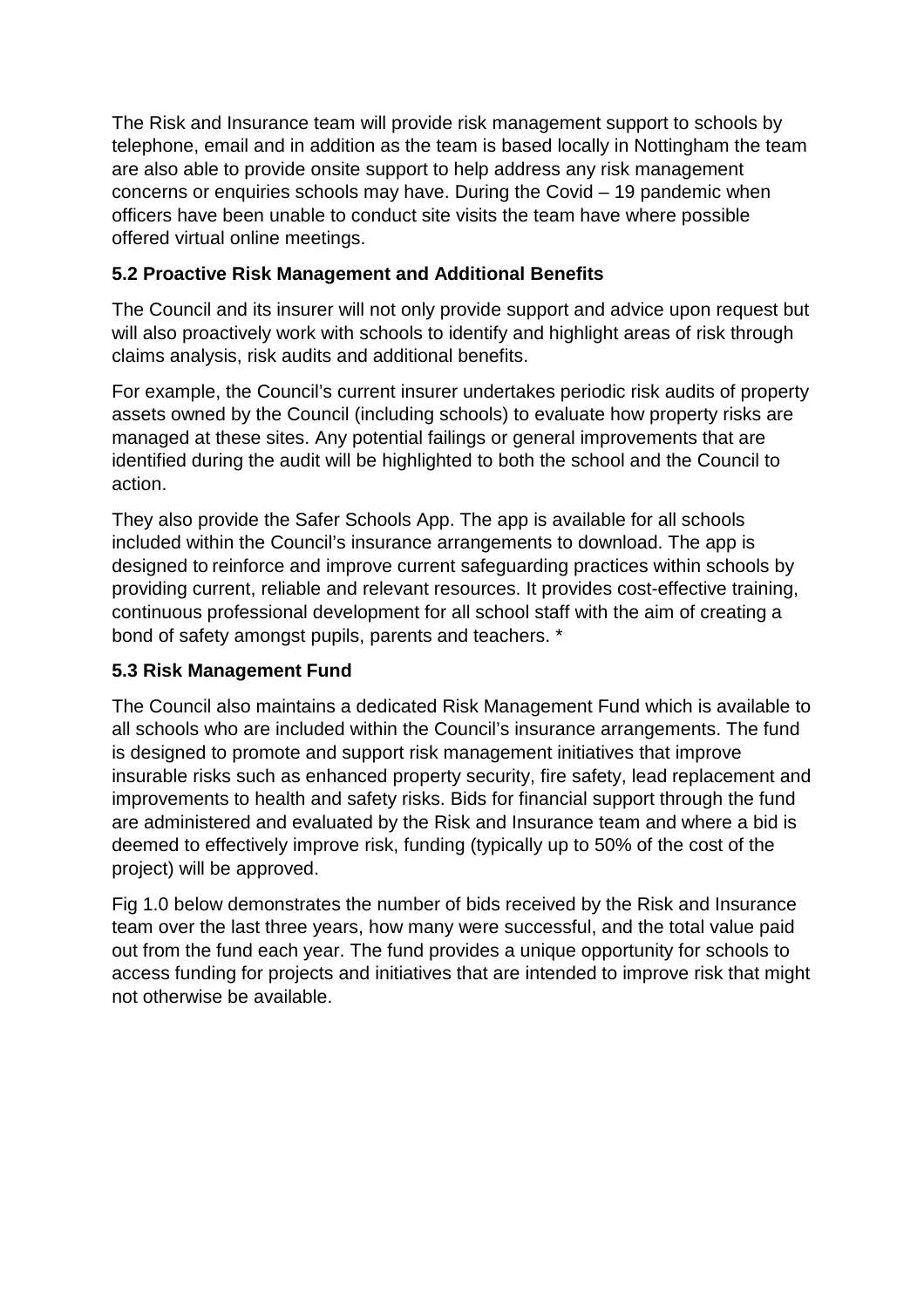## **Fig 1.0 Risk Management Bids and Values**

| Year             | Number of<br>bids received | Total value of<br>funding<br>approved | <b>Number of successful bids</b> |
|------------------|----------------------------|---------------------------------------|----------------------------------|
| 2020/21(to date) | 8                          | £27,392                               | (1 currently under evaluation)   |
| 2019/20          | 16                         | £69,432                               | 15                               |
| 2018/19          | 20                         | £65,090                               | 17                               |
| 2017/18          | 18                         | £100,683                              |                                  |

#### **6.0 Costs**

### **6.1 RPA Costs**

The cost of joining the RPA is currently £18 per pupil, per year (per place in special schools and Pupil Referral Units) and will be recovered by a deduction at source from the school budget. The Department for Education have confirmed that this amount will remain unchanged until 31 March 2021 however the cost per pupil will increase to £19 for the period 1 April 2021 to 31 March 2022.

## **6.2 NCC Platinum Cover Costs**

Under the Council's insurance arrangements, the cost of the platinum cover varies depending on a school's claim experience. This is to encourage good risk management within schools and so those schools that manage risk more effectively will benefit from a reduced rate. Fig 2.0 below details the different rates and the qualifying claims experience for each rate.

The Council's charge per pupil is not intended to make a profit. The Council's charge includes the cost of external insurance premiums, estimated costs of self-funded claims, contributions to the administration, support and advice provided by the Risk and Insurance team, as well as contributions to the Risk Management Fund.

The pupil rates for 2021/22 have not been calculated at this time however it should be noted that the Council has maintained these same rates per pupil since 2016/17.

| Rate                 | <b>Qualifying Claims Experience</b>                                                                   | Cost per pupil   |
|----------------------|-------------------------------------------------------------------------------------------------------|------------------|
| <b>Standard Rate</b> | More than 3 claims in 3 years or claims with a total<br>cost of more than £30,000 in the last 3 years | £48.50 per pupil |
| Low Claim Rate       | Up to 3 claims and with a total cost of less than<br>£30,000 in the last 3 years                      | £46.00 per pupil |
| No Claim Rate        | No claims in the last 3 years                                                                         | £43.75 per pupil |

### **Fig 2.0 Schools Platinum Cover Rates**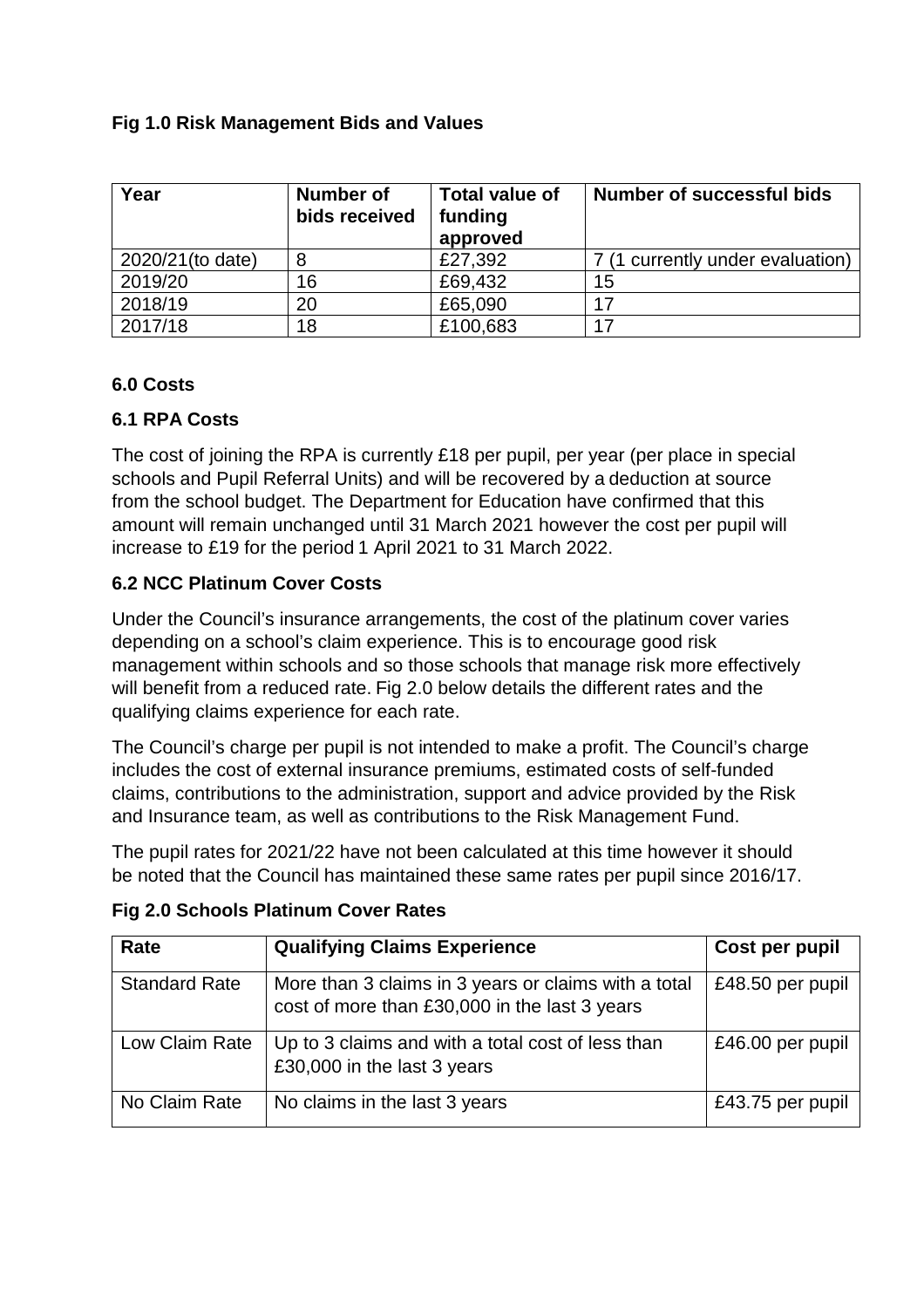#### **7.0 Leaving the RPA**

Should a school decide to leave the RPA scheme it should be noted that the Council would not be able to accommodate individual schools wishing to re-join its insurance arrangements. In such cases schools will be required to seek and arrange their own insurance provision. Any such insurance arrangements will have to meet and satisfy the requirements of the Council.

\* Please note the benefits listed above are provided by the Council's insurer, should the Council change insurers in the future any benefits offered would also be subject to change.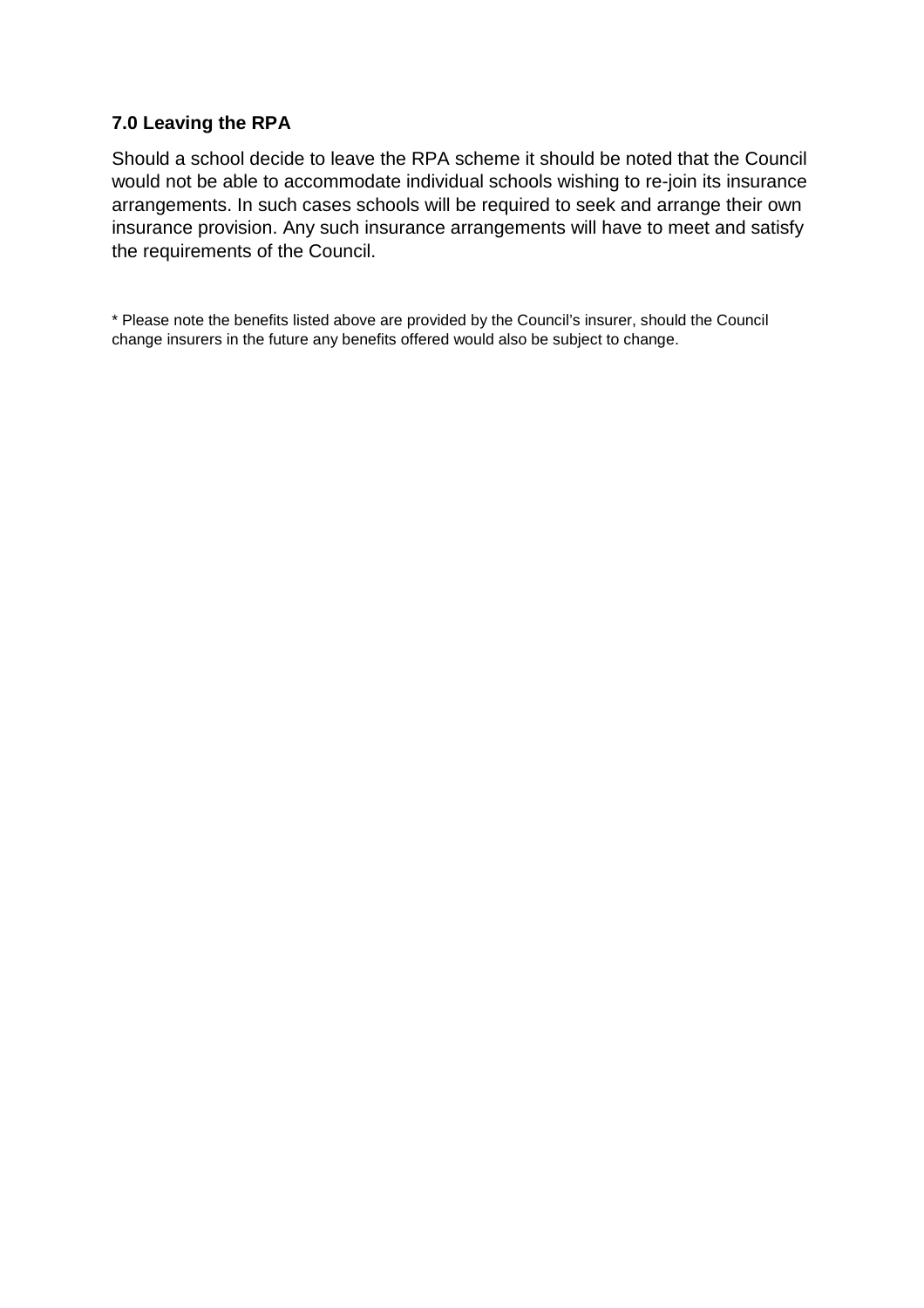# **Appendix 1.0 Comparison of RPA and NCC Summary of Covers**

| <b>Type of Risk</b>          | <b>Description of Cover</b>                                                                                                                                       | <b>RPA</b>                                                 | <b>RPA</b>                                                                                                |                                             | <b>NCC (Platinum Cover)</b>                                                                                                       | <b>NCC</b>                                                                                                                                                                                                                                                                                                  |
|------------------------------|-------------------------------------------------------------------------------------------------------------------------------------------------------------------|------------------------------------------------------------|-----------------------------------------------------------------------------------------------------------|---------------------------------------------|-----------------------------------------------------------------------------------------------------------------------------------|-------------------------------------------------------------------------------------------------------------------------------------------------------------------------------------------------------------------------------------------------------------------------------------------------------------|
|                              |                                                                                                                                                                   | <b>Limit of Indemnity</b>                                  | <b>Excess</b>                                                                                             |                                             | <b>Limit of Indemnity</b>                                                                                                         | <b>Excess</b>                                                                                                                                                                                                                                                                                               |
| <b>Material Damage</b>       | Loss or damage to buildings<br>and contents.                                                                                                                      | Reinstatement value<br>of the property                     | £250 (Primary School)<br>£500 (all other Members)<br>each and every loss other<br>than subsidence (£1000) | the property                                | Reinstatement value of                                                                                                            | Nil - (Fire, Lightning, Explosion, Aircraft,<br>Riot, Earthquake, Terrorism) *<br>£250 - (Storm, Flood, Escape of Water,<br>Accidental Damage, Theft, Malicious<br>Damage, Impact by road vehicle) *<br>£3000 - (Glass accidental breakage,<br>malicious persons)<br>*main perils listed but not exhaustive |
| <b>Business Interruption</b> | Compensation for increase<br>in cost of working resulting<br>from interruption with the<br>business following a material<br>damage loss.                          | £10,000,000 any one<br>loss                                | £250 (Primary School)<br>£500 (all other Members)                                                         |                                             | £25 million any one loss                                                                                                          | Nil                                                                                                                                                                                                                                                                                                         |
| Works in Progress            | Material damage cover for<br>works in progress including<br>new buildings in the course<br>of erection and alterations<br>and additions to existing<br>buildings. | £250,000 (fixed)                                           | Excess as per Material<br>Damage cover detailed<br>above.                                                 | contract                                    | £1,000,000 any one                                                                                                                | Excess as per Material Damage cover<br>detailed above.                                                                                                                                                                                                                                                      |
| <b>Employers Liability</b>   | Claims for compensation for<br>the death, injury or disease<br>sustained by Employees<br>arising out of and in the<br>course of their employment                  | Unlimited                                                  | Nil                                                                                                       | £60 million                                 |                                                                                                                                   | Nil                                                                                                                                                                                                                                                                                                         |
| Third party Liability        | Claims for compensation for<br>third-party bodily injury<br>(death, injury or disease)<br>and third-party property<br>damage.                                     | Unlimited                                                  | Nil                                                                                                       | £60 million                                 |                                                                                                                                   | Nil                                                                                                                                                                                                                                                                                                         |
| Governors' Liability         | Governors' liability expense.                                                                                                                                     | £10,000,000 any one<br>loss and any one<br>membership year | Nil                                                                                                       |                                             | £10 million any one loss                                                                                                          | Nil                                                                                                                                                                                                                                                                                                         |
| Professional Indemnity       | Actual or alleged breach of<br>professional duty                                                                                                                  | Unlimited                                                  | £1,000 each and every<br>loss                                                                             | for breach of<br>services.<br>for breach of | £10 million any one loss<br>professional duty whilst<br>delivering statutory<br>£5 million any one loss,<br>professional duty for | Nil                                                                                                                                                                                                                                                                                                         |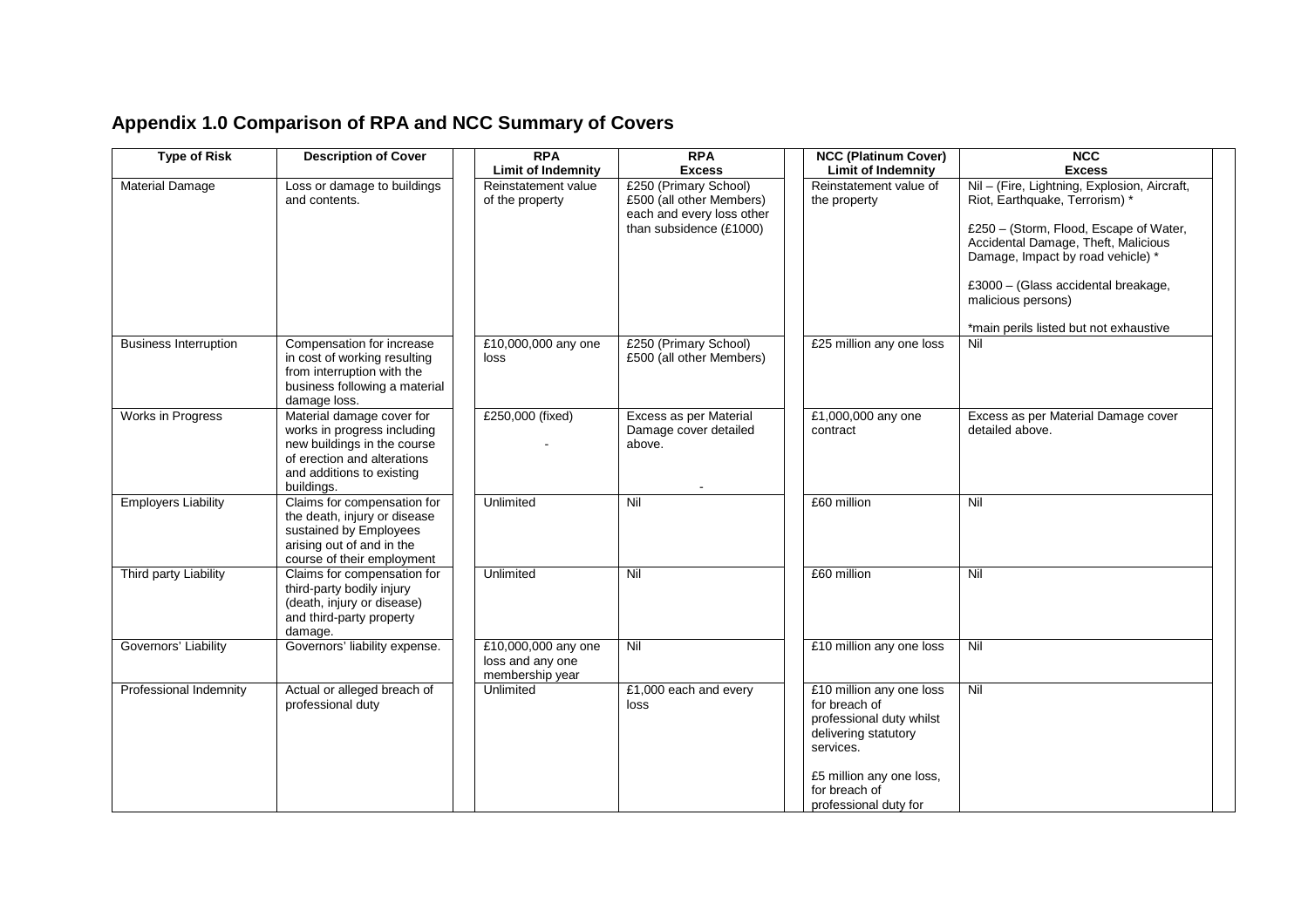|                                                                       |                                                                                                                                                                                                                                                                               |                                                                                                                                                                                                       |                                                                                                            | non-statutory services<br>provided to third parties<br>for a fee.                                                                                                                                             |                                                        |
|-----------------------------------------------------------------------|-------------------------------------------------------------------------------------------------------------------------------------------------------------------------------------------------------------------------------------------------------------------------------|-------------------------------------------------------------------------------------------------------------------------------------------------------------------------------------------------------|------------------------------------------------------------------------------------------------------------|---------------------------------------------------------------------------------------------------------------------------------------------------------------------------------------------------------------|--------------------------------------------------------|
| Employee and third-party<br>dishonesty                                | Loss due to the dishonesty<br>of Employees and/or theft of<br>money by computer fraud.                                                                                                                                                                                        | £500,000 any one loss<br>and any one<br>membership year                                                                                                                                               | £250 (Primary School)<br>£500 (all other Members)<br>each and every loss                                   | £10 million                                                                                                                                                                                                   | Nil                                                    |
| Money                                                                 | Loss of money whilst in<br>transit or elsewhere                                                                                                                                                                                                                               | Various, including<br>cash on premises or in<br>transit £5,000                                                                                                                                        | £50 (Primary School)<br>£100 (all other Members)<br>each and every loss                                    | Various, including cash<br>on premises or in transit<br>£2,000                                                                                                                                                |                                                        |
| <b>Personal Accident</b>                                              | Compensation for accidental<br>bodily injury to employees,<br>governors, trustees,<br>volunteers and pupils whilst<br>on the business of the<br>school in the UK.                                                                                                             | Death and capital<br>benefits £100,000                                                                                                                                                                | Nil                                                                                                        | Death and capital<br>benefits 4 x annual<br>salary                                                                                                                                                            | Nil                                                    |
| United Kingdom travel                                                 | Compensation for travel<br>related costs including loss<br>of baggage, cancellation,<br>curtailment, rearrangement<br>and change of itinerary                                                                                                                                 | Baggage and money<br>£2,000 per person.<br>Cancellation £1,000<br>per person.                                                                                                                         | Nil                                                                                                        | Baggage £5,000 and<br>money £3,000 per<br>person £10,000 for group<br>leader. Cancellation<br>£10,000 per person.                                                                                             | Nil                                                    |
| Overseas Travel (including<br>winter sports) and<br>Personal Accident | Compensation for travel<br>related costs outside of the<br>UK including medical<br>expenses, loss of baggage,<br>cancellation, curtailment,<br>rearrangement and change<br>of itinerary<br>Compensation for accidental<br>bodily injury to employees,<br>governors, trustees, | Medical expenses<br>£10,000,000 per<br>person.<br>Baggage £2,000 per<br>person.<br>Cancellation £4,000<br>per person (£250,000<br>per trip).<br>Death and capital<br>benefits £100,000 per<br>person. | Nil in respect of Medical<br>Expenses.<br>£50 in respect of Baggage.<br>Nil in respect of<br>Cancellation. | Includes: baggage<br>£5,000 and money<br>£3,000 per person<br>£10,000 for group leader,<br>medical expenses<br>unlimited, cancellation<br>£10,000 per person.<br>Includes pre-existing<br>medical conditions. | Nil                                                    |
|                                                                       | volunteers and pupils whilst<br>on the business of the<br>school outside of the UK                                                                                                                                                                                            |                                                                                                                                                                                                       |                                                                                                            |                                                                                                                                                                                                               |                                                        |
| Legal expenses                                                        | Reimbursement of legal<br>expenses relating to<br>employment disputes,<br>contractual disputes, tax<br>investigations, civil actions in<br>relation to expulsions by the<br>school.                                                                                           | £100,000 any one loss<br>and any one<br>membership year.                                                                                                                                              | £250 (Primary School)<br>£500 (All other Members)<br>each and every loss.                                  | This cover is not<br>provided as the insurer<br>assumes such legal<br>services are usually<br>provided via the local<br>authority's<br>in-house legal team.                                                   | N/A                                                    |
| <b>Cultural Assets</b>                                                | Loss or damage to Cultural<br>Assets (including works of<br>art)                                                                                                                                                                                                              | £10,000 per item,<br>maximum £250,000<br>any one loss of<br>multiple cultural<br>assets.                                                                                                              | £50 (Primary School)<br>£100 (all other Members)                                                           | £1,000 on any one<br>cultural asset or<br>reinstatement value of<br>the property any one<br>multiple loss                                                                                                     | Excess as per Material Damage cover<br>detailed above. |